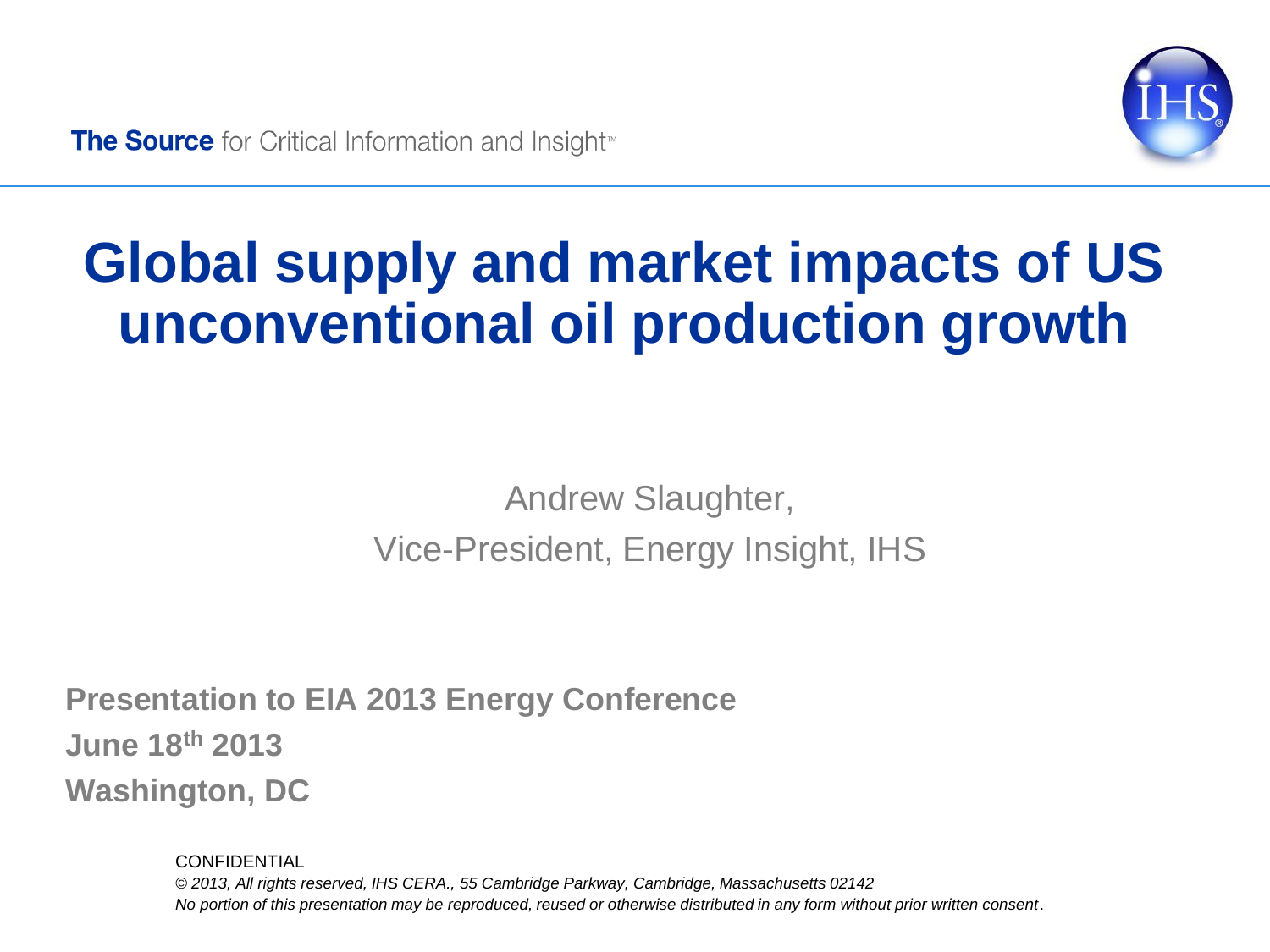

- •US unconventional oil where, how, how much?
- •US position in global oil supply growth
- •Market implications
- •Can tight oil go global?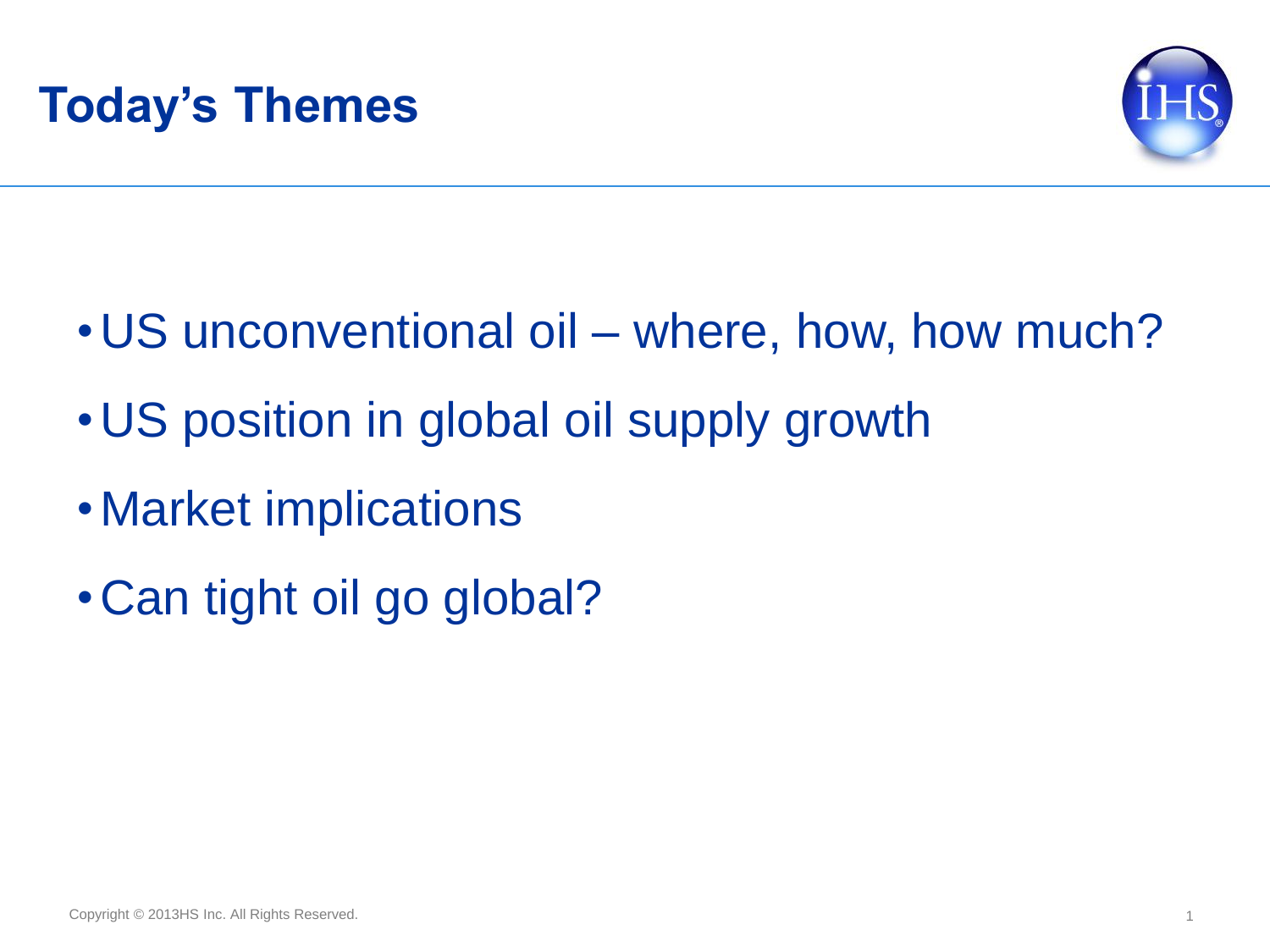#### **Tight Oil plays in North America - diverse and distributed**





• IHS estimates that tight oil adds over 40 billion barrels to North American recoverable supply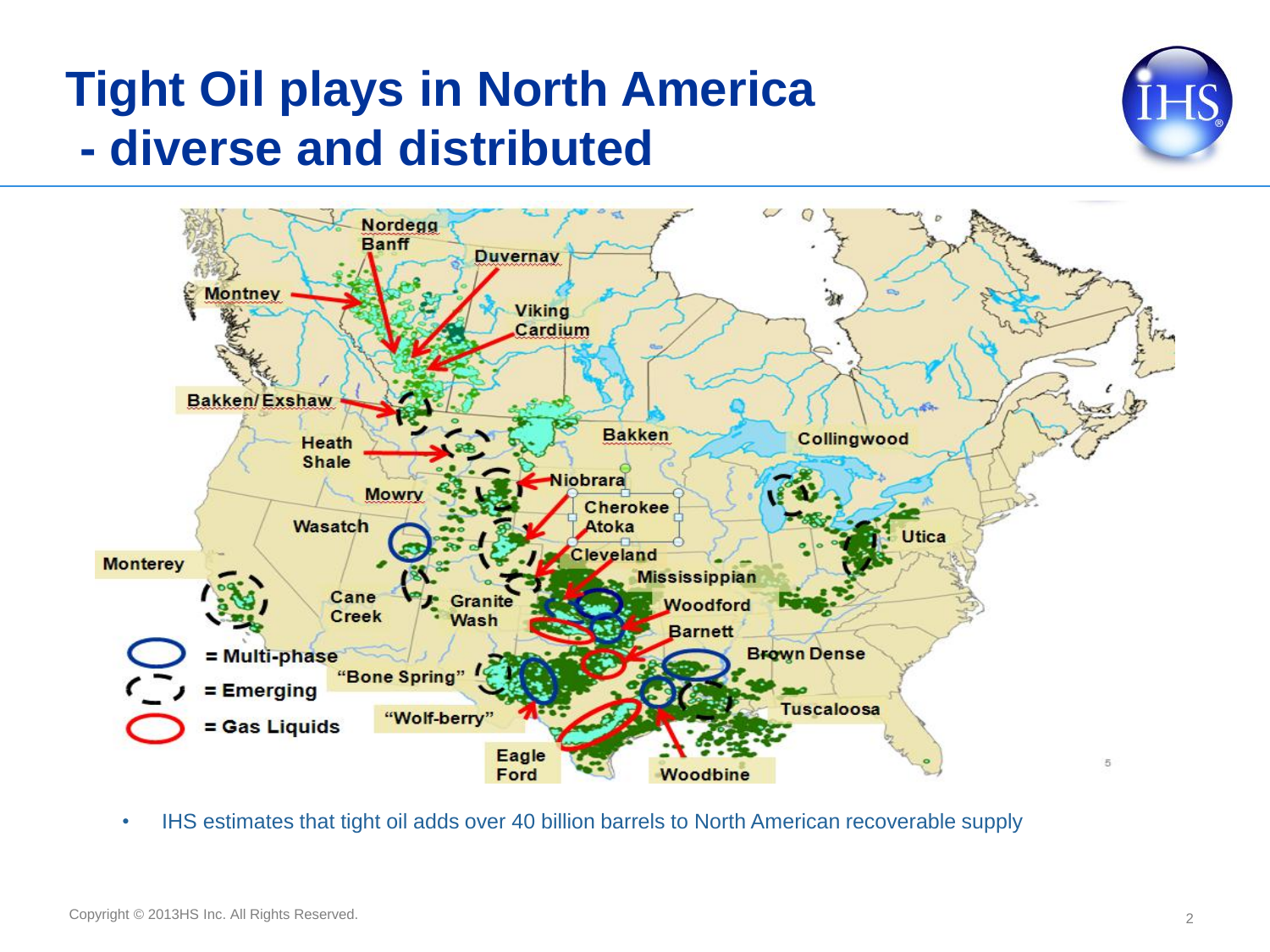### **Price and technology drove success in US unconventional oil and gas plays**



Step 1: Higher prices enabled investment in technology

- Gas prices began to rise in early 2000s -- gas supply bubble worked off and concerns grew over future gas supply
- Tight gas sand work in the Rockies develops slick water fracturing
- Horizontal drilling rolled out in earnest and combined with hydraulic fracturing in the Barnett Shale

#### Step 2: Technology transformed uneconomical and inaccessible resources into viable large-scale unconventional plays

- Shale gas boom unleashed in multiple basins
- New supply led to fall in gas prices
- Oil prices remained strong and supported migration of horizontal drilling and multistage fracturing technology to tight oil plays, beginning with the North Dakota Bakken
- Multiple tight oil plays now developing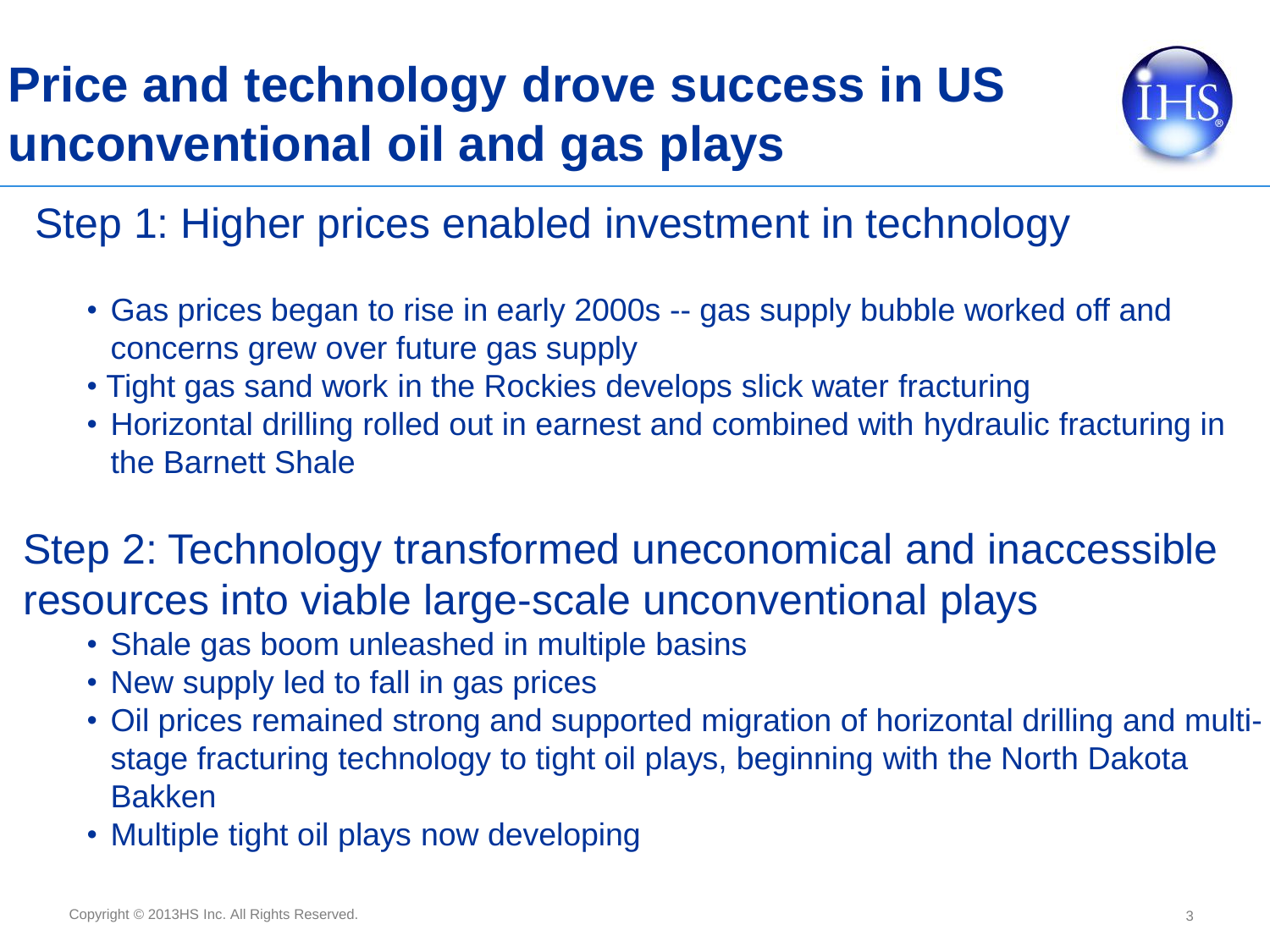#### **The US oil and gas business environment has enabled a rapid pace of development to scale**



- Regulatory frameworks in the main allow horizontal drilling and fracturing to safely proceed
- Mineral ownership in the U.S. resides with private individuals, not just government, allowing for access to resources on private lands
	- Mineral owners are stakeholders in success
	- Acreage leaseholdings are distributed among many operators
- Intense competition for leases and acreage price escalation causes companies to develop plays very quickly to protect land investments
- Infrastructure, human resources, rigs, services and fit-for-purpose equipment are all readily available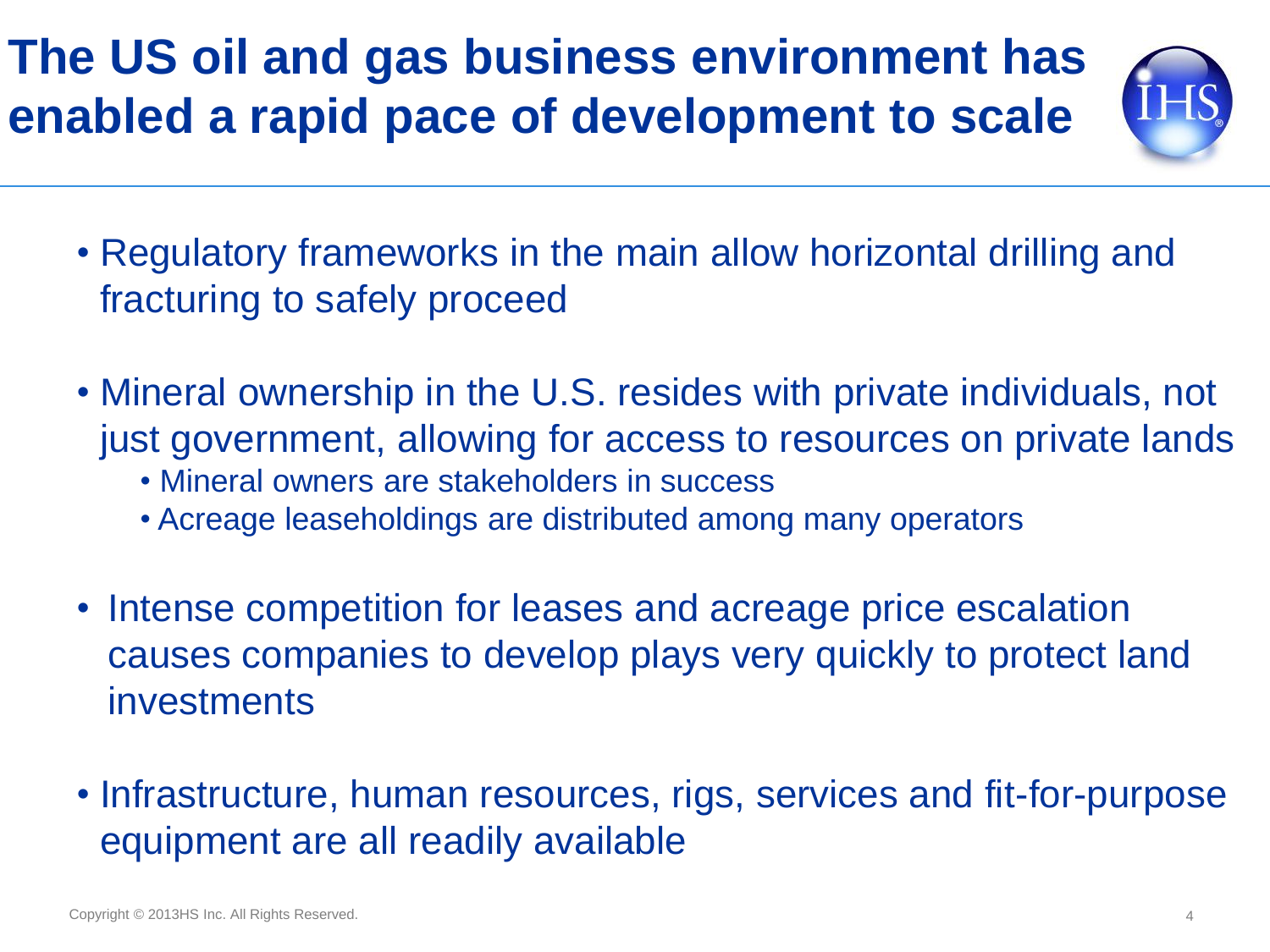#### **How big and how competitive is the US tight oil resource?**





Tight oil resources are larger than US proved oil reserves and much can be produced at a wellhead price of up to \$60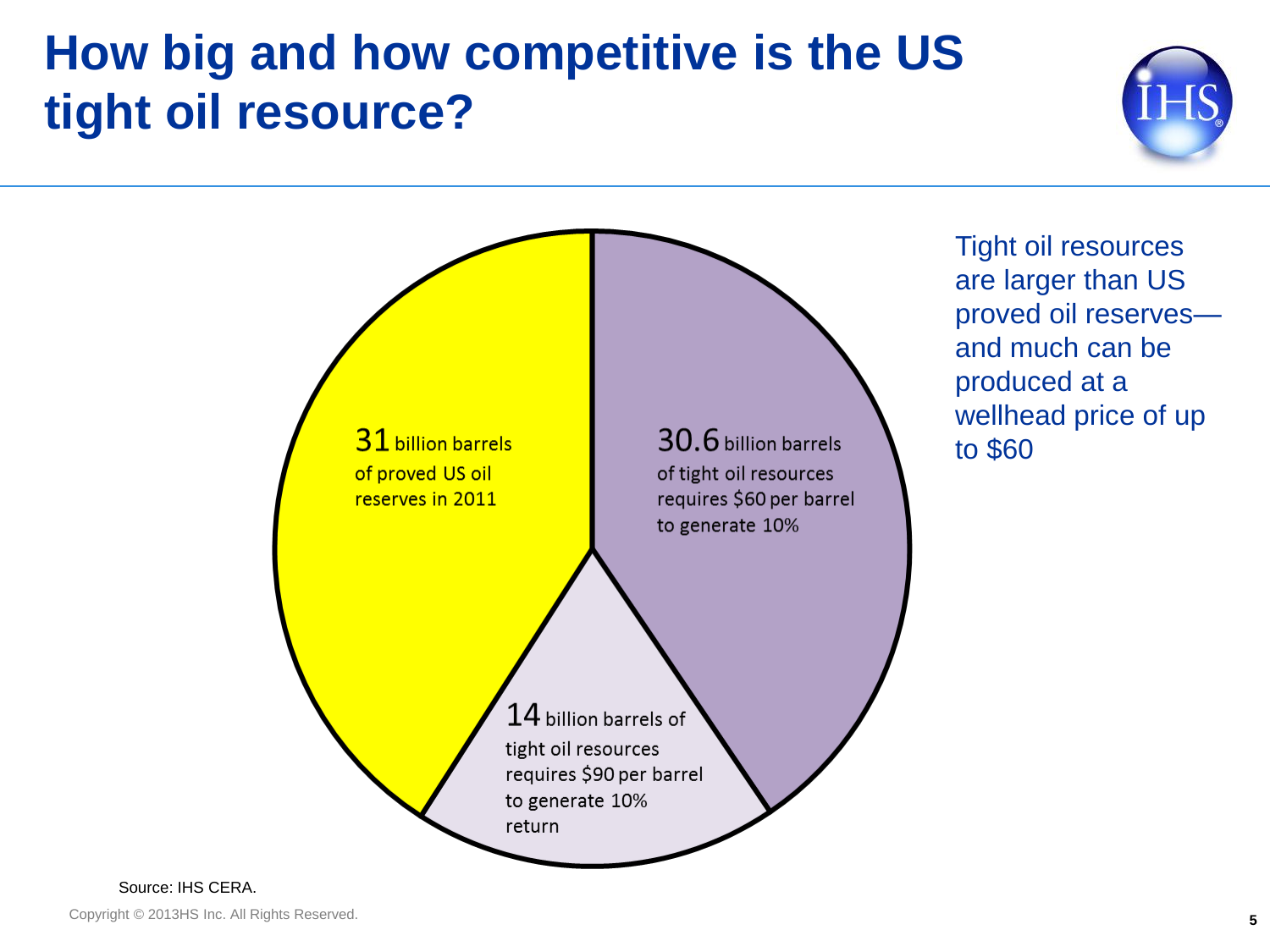#### **Unconventional natural gas and crude oil has revitalised US hydrocarbon production**





Copyright © 2013HS Inc. All Rights Reserved. 6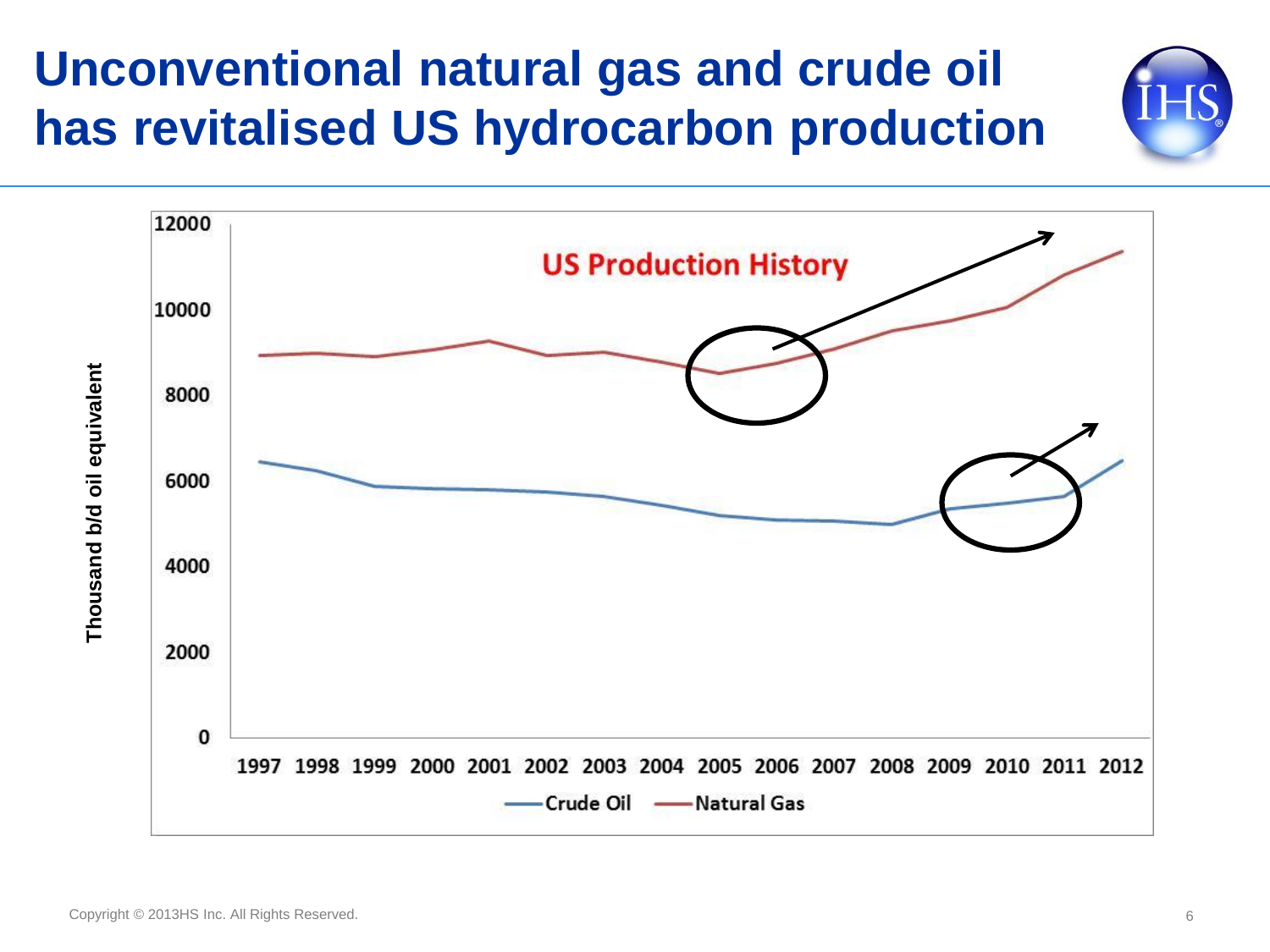#### **Tight Oil is driving US crude oil production towards 8 mbd**





Source: IHS CERA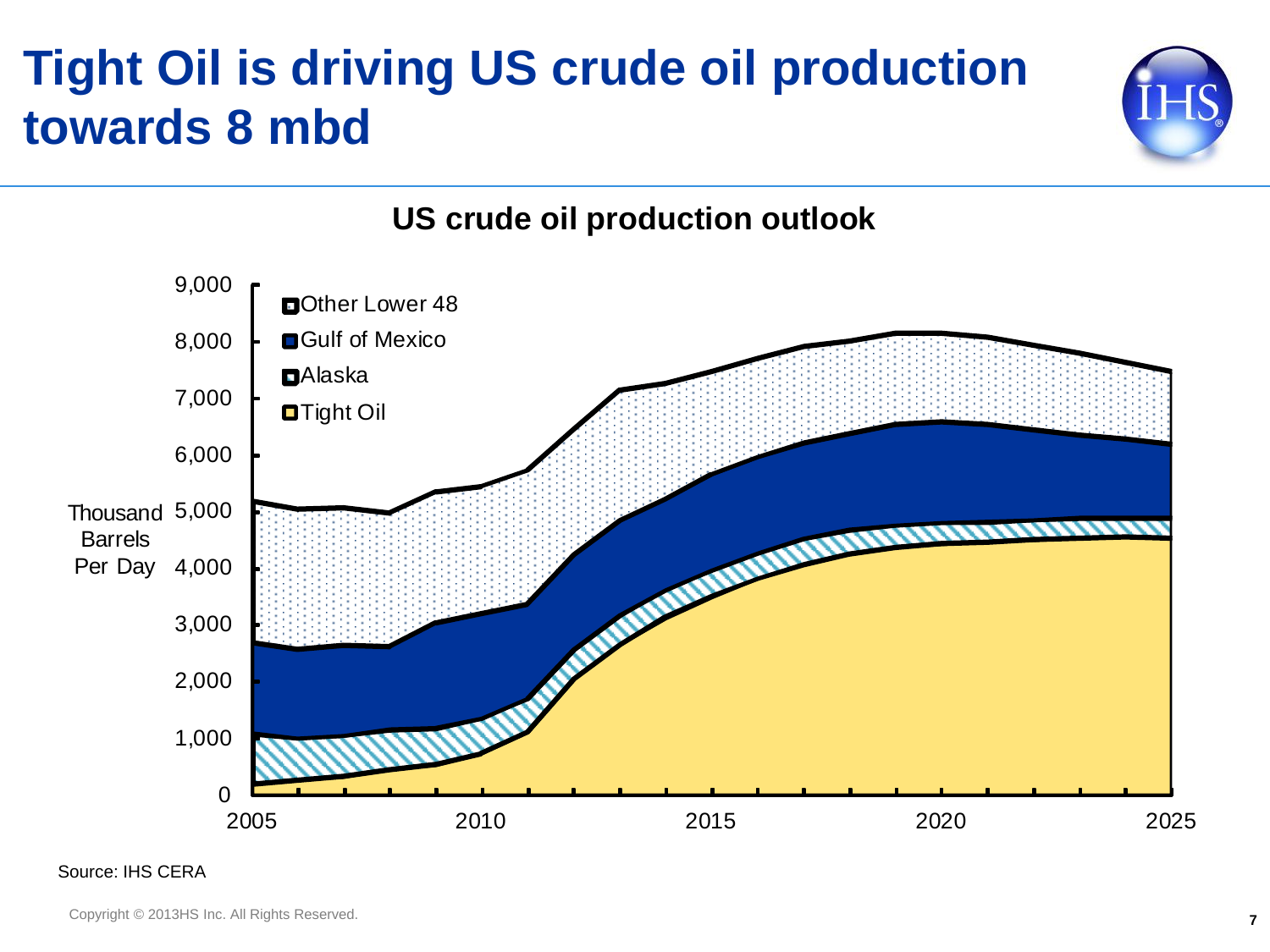#### **United States is the largest source of new liquids supply since 2008**





Source: IEA, IHS CERA, national government data.

Note: Liquids includes ethanol and biodiesel for the United States and Canada, and ethanol for China and Columbia.

Copyright © 2013HS Inc. All Rights Reserved.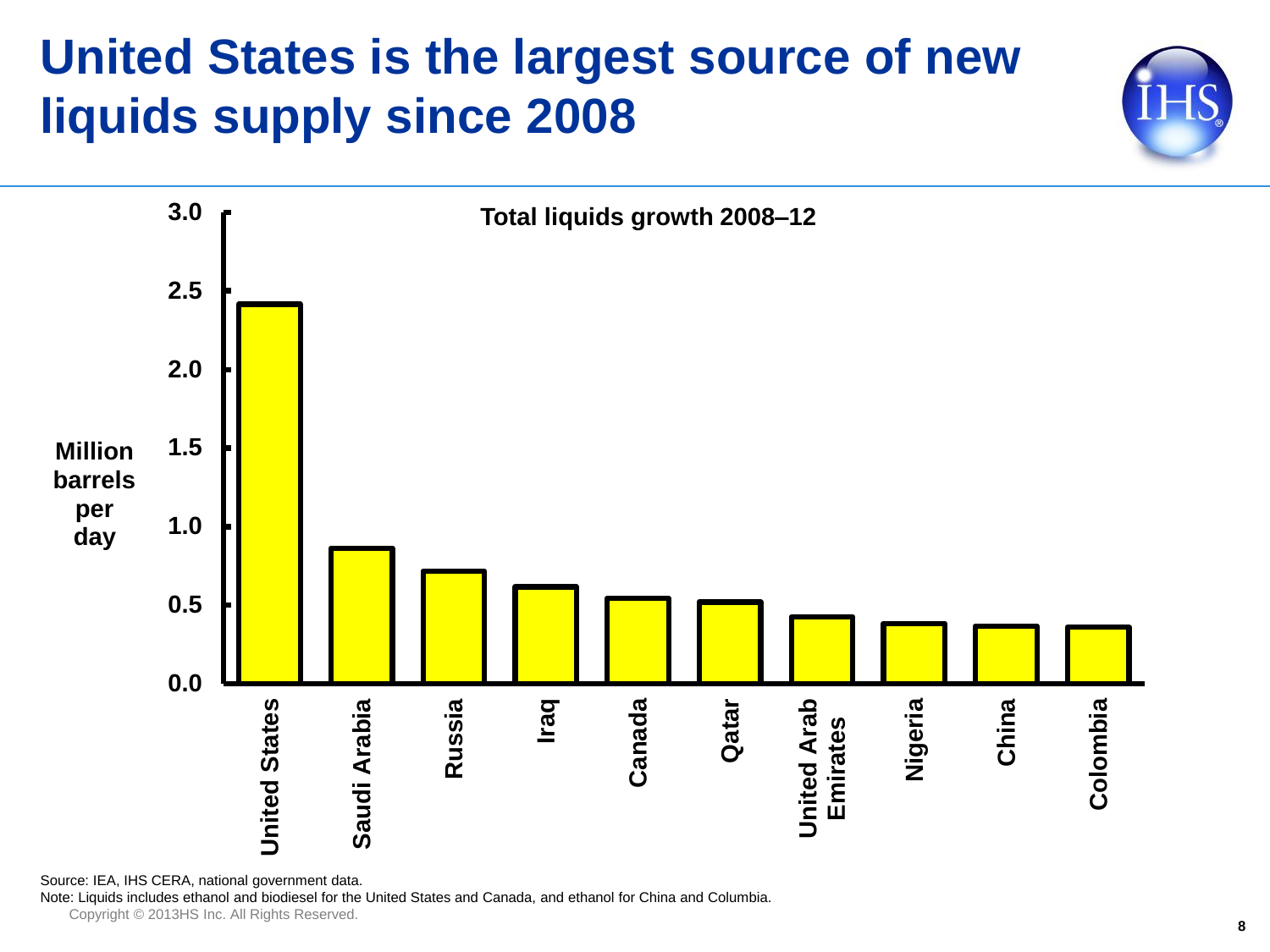#### **North America will sustain its position as a leading contributor to liquids growth**







Sources: IHS CERA, with some historical data from International Energy Agency and US EIA.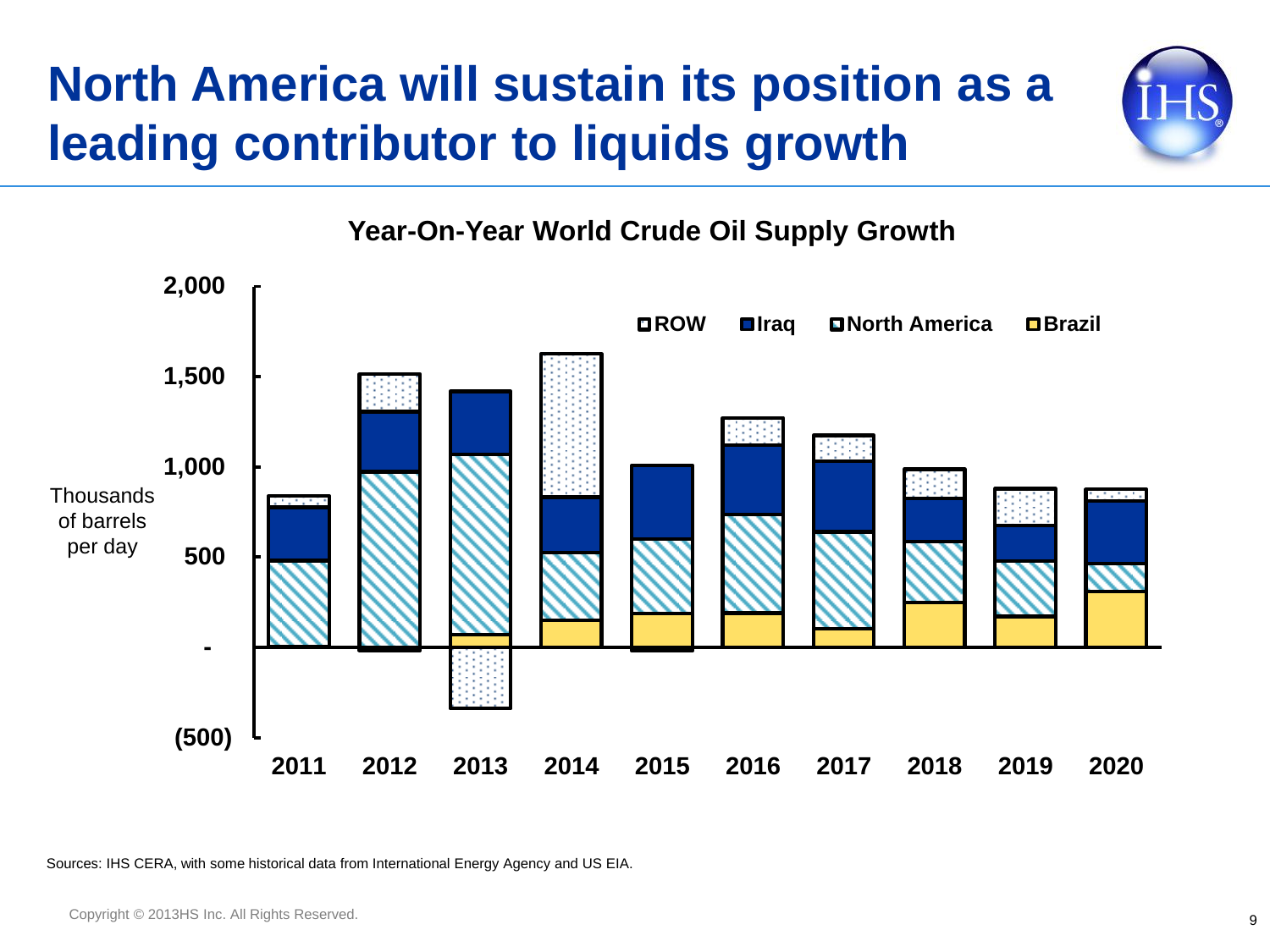#### **Growing supply contributes to higher OPEC spare capacity**



**OPEC Spare Crude Oil Production Capacity**



#### Sources: IHS CERA

Copyright © 2013HS Inc. All Rights Reserved.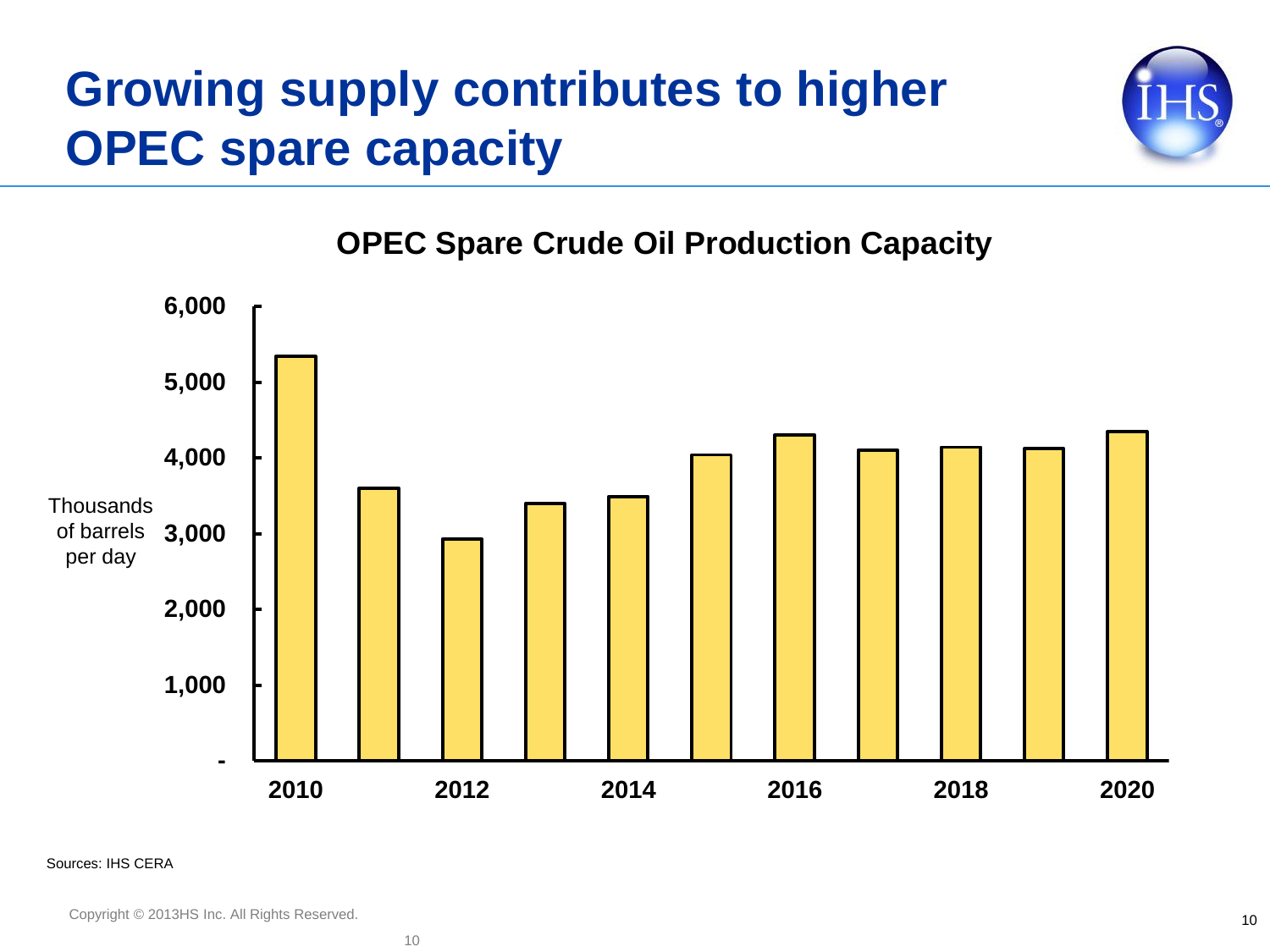## **Strong North American supply will reshape trade patterns**



#### **North America Offshore Crude Imports**

Sources: IHS CERA, with some historical data from US EIA.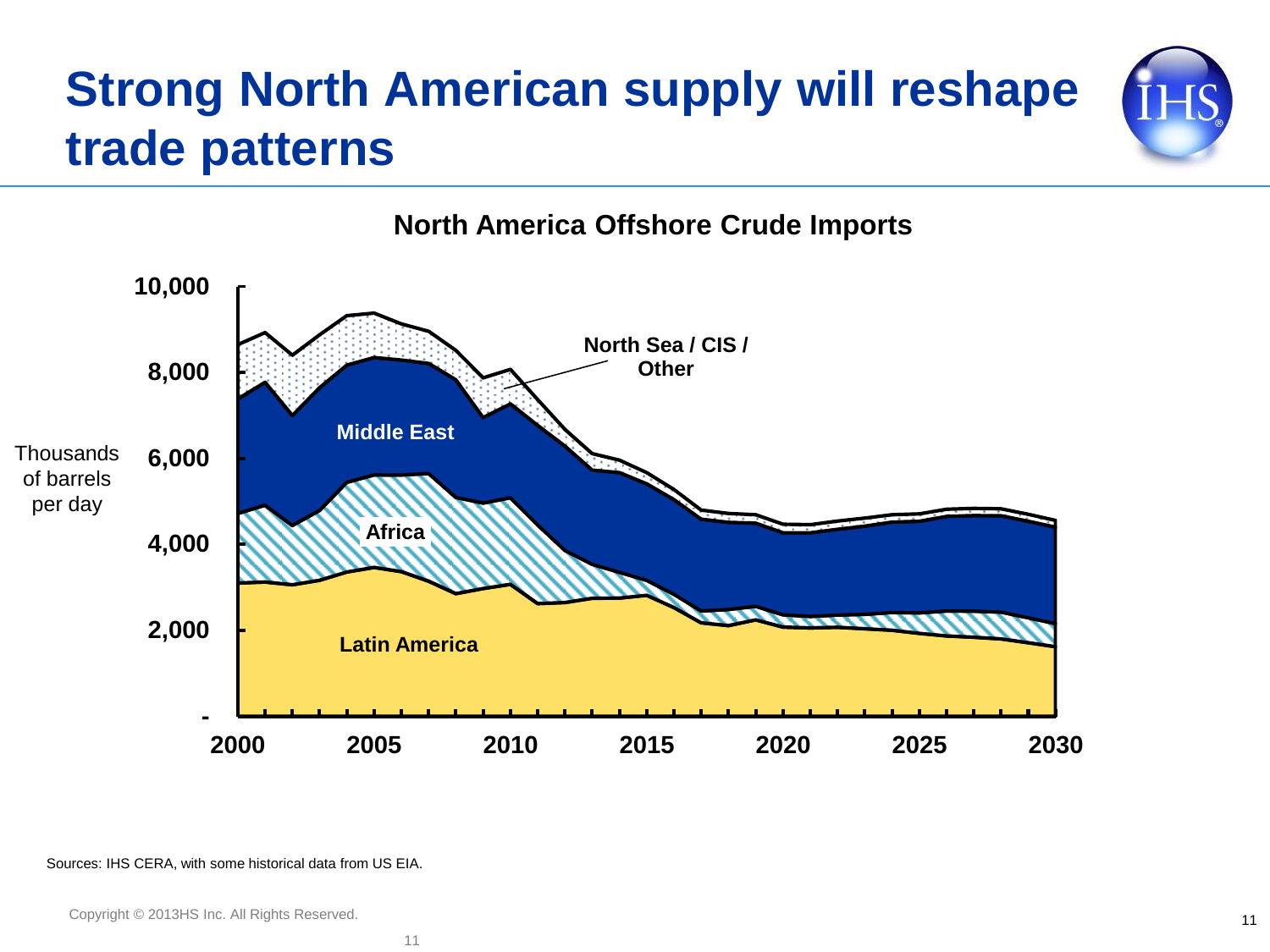#### **Can lessons learned migrate to new regions of unconventional oil development?**

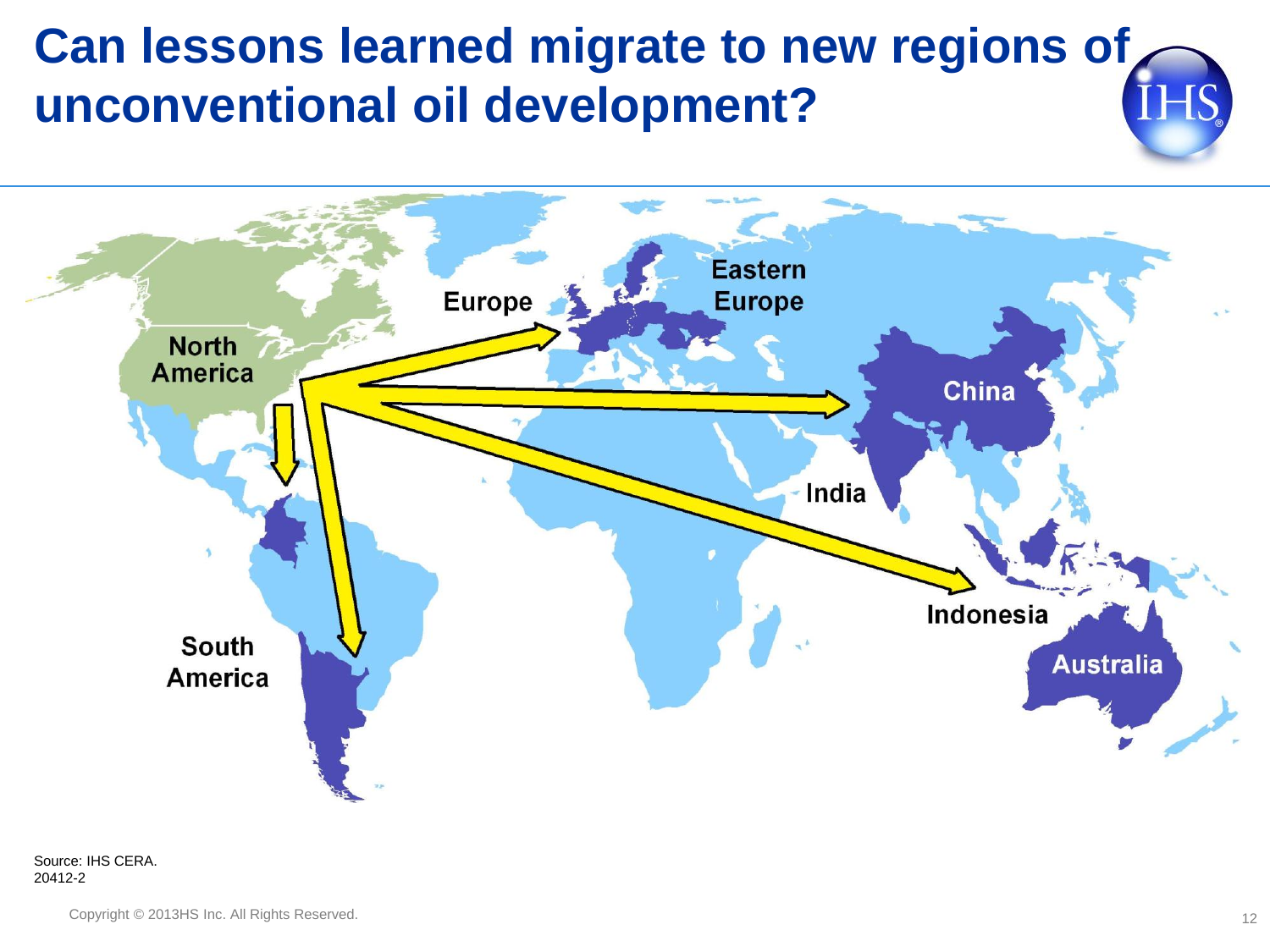#### **Many plays outside North America could be sources of significant development**

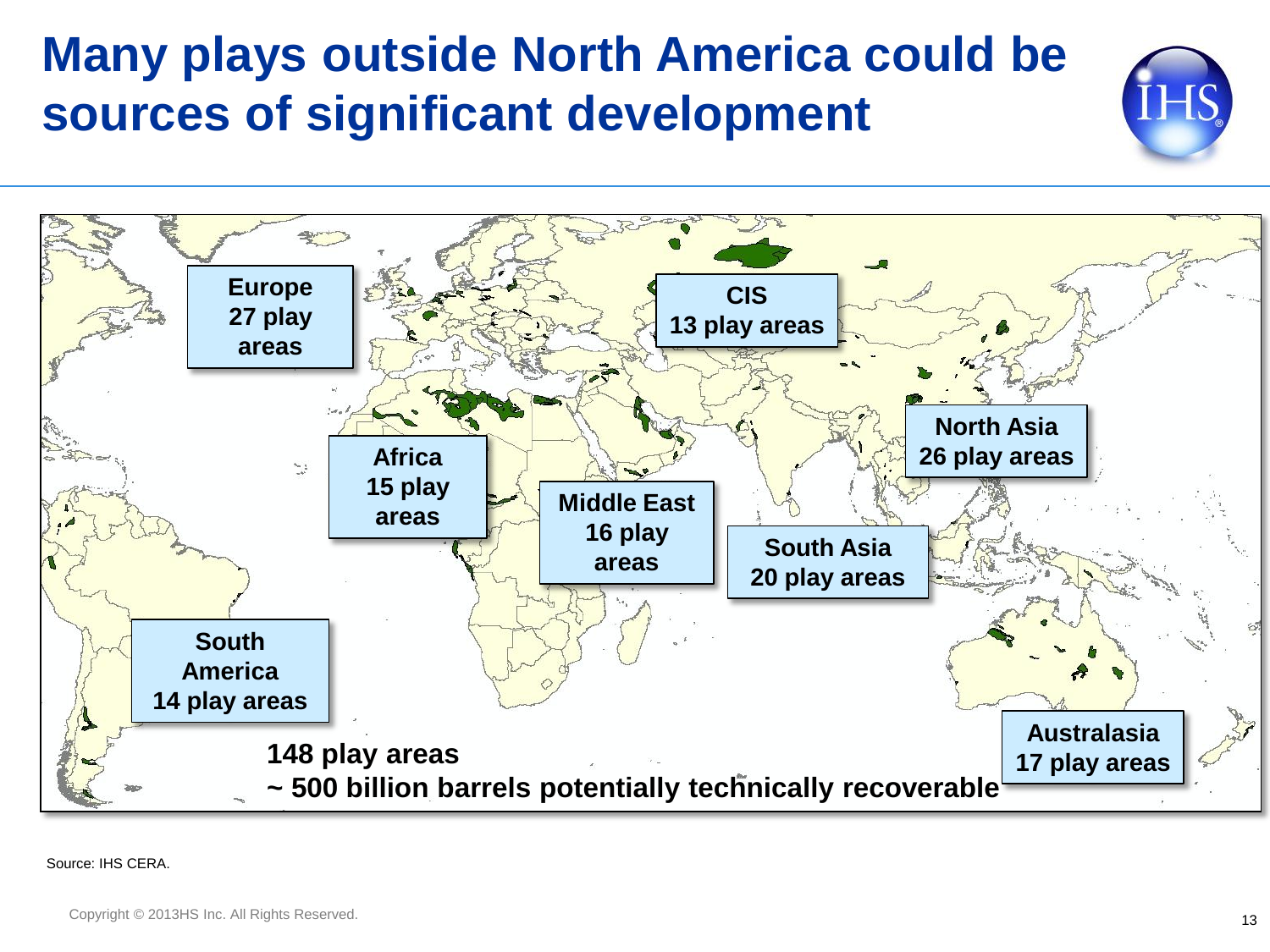#### **Unconventional oil and gas E&P: Above ground factors more challenging outside North America**